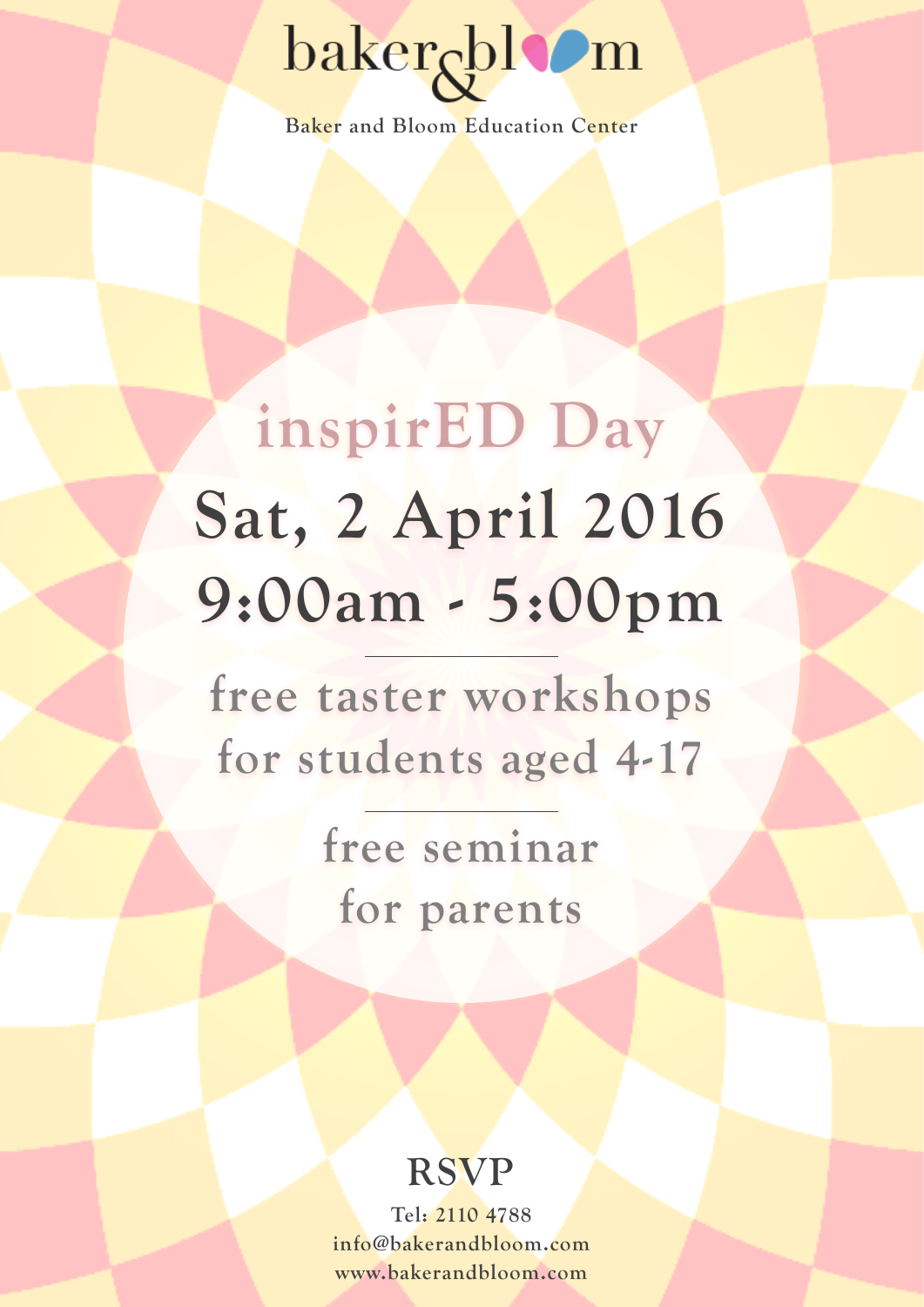### **inspirED Day**

**Sat, 2 April 2016**

#### **seminar for parents**

#### **Cultivating Academic Literacy: What Schools Do, What You Can Do, and How We Can Help**

For most of us parents, our primary concern regarding our children's literacy is that they pick up and read books on their own. However, school success depends on the development of children's academic literacy. Academic literacy is not just about reading and comprehending words in a text; it encompasses the critical reading, writing, speaking, and thinking skills, knowledge, digital skills, and intellectual habits of mind that allow students to succeed in school, especially in university settings.

We will explore:

- Different approaches schools take to developing academic literacy, ranging from implicit to explicit
- How you can develop academic literacy at home with all your school-aged children and teens through day-to-day interactions
- What academic tutoring and enrichment classes can offer to not just build skills, but overall literacy

| <b>Morning Session</b> | <b>Afternoon Session</b> |
|------------------------|--------------------------|
| $10:00 - 11:00$ am     | $2:00 - 3:00$ pm         |

#### **taster workshops for students**

| Ages                                                                                      | <b>Workshop Title</b>        | Morning<br>Session | Afternoon<br>Session |
|-------------------------------------------------------------------------------------------|------------------------------|--------------------|----------------------|
| $4-6$                                                                                     | Learning through Pixar Films | $9:00 - 10:00$ am  | $4:00 - 5:00$ pm     |
| In this special Story Hour tester we invite your child to the wondrous world of Diver and |                              |                    |                      |

In this special Story Hour taster, we invite your child to the wondrous world of Pixar and show them the keys to great storytelling, featuring exceptional life lessons.

| $4-6$ | Fairy Tales and Fables | $11:00$ am - 12:00pm |                  |
|-------|------------------------|----------------------|------------------|
| $7-9$ | Fairy Tales and Fables | $9:00 - 10:00$ am    | $4:00 - 5:00$ pm |

In this workshop, students will write a "fractured" fairy tale. Imagine your favorite childhood story turned upside down. Students must bring their imaginations!

| $7-9$ | A Piece of Cake: An Idiom Bootcamp | $11:00$ am - 12:00pm 3:00 - 4:00pm |  |
|-------|------------------------------------|------------------------------------|--|
|-------|------------------------------------|------------------------------------|--|

"In a nutshell", students will learn the hidden meanings of English phrases, and will apply them to writing. This workshop will be a "breath of fresh air"!

#### **RSVP**

**Tel: 2110 4788 | info@bakerandbloom.com | www.bakerandbloom.com**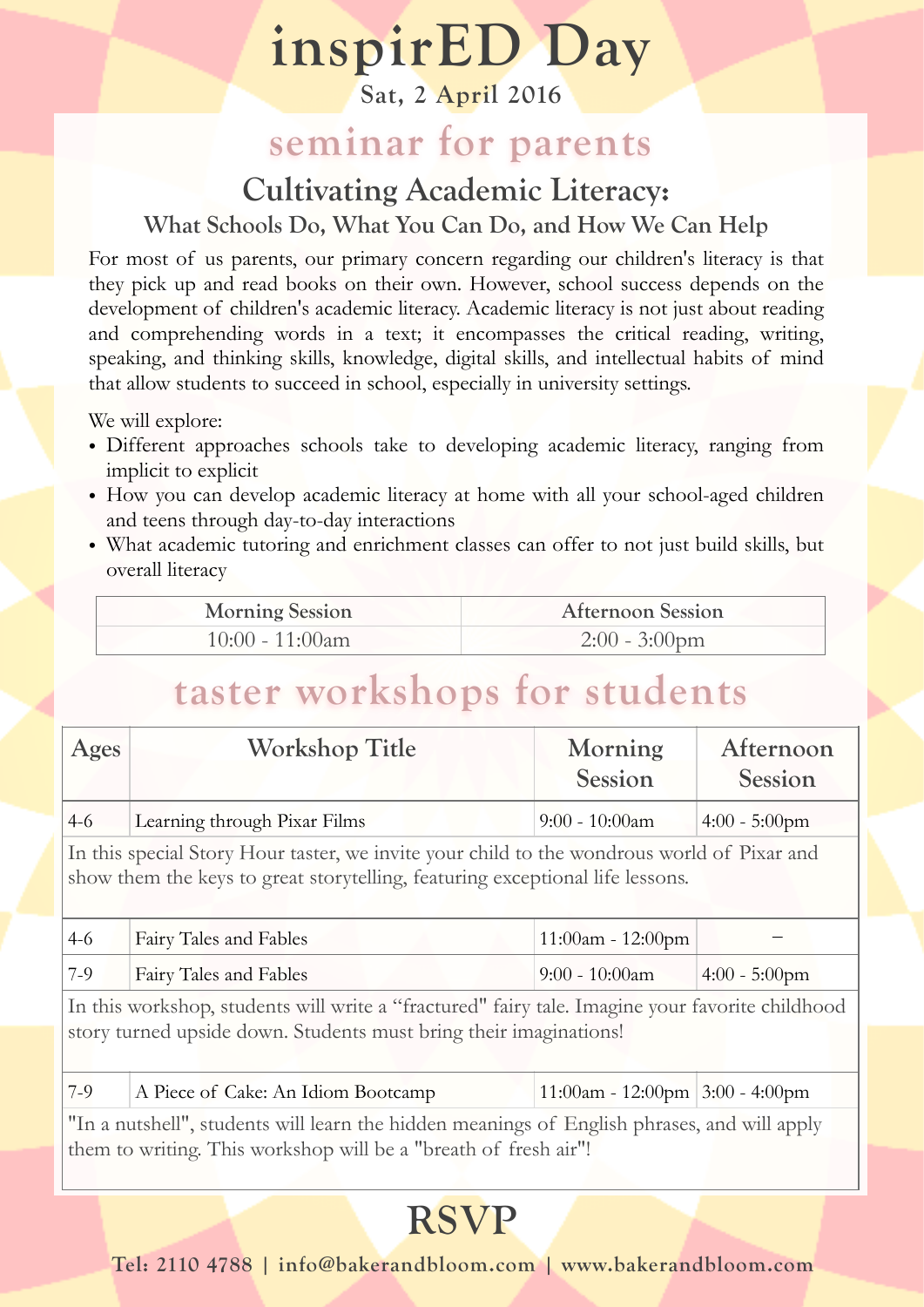| Ages                                                                                                                                                                                                                 | Workshop Title                                                    | Morning<br>Session              | Afternoon<br>Session |  |
|----------------------------------------------------------------------------------------------------------------------------------------------------------------------------------------------------------------------|-------------------------------------------------------------------|---------------------------------|----------------------|--|
| $10 - 13$                                                                                                                                                                                                            | Super Learner: Study Skills                                       | $9:00 - 10:00$ am               | $2:00 - 3:00$ pm     |  |
| Acquire the skills that underpin your academic and personal success by learning organization<br>and time management strategies, and identifying the conditions in which you learn best.                              |                                                                   |                                 |                      |  |
| $10 - 13$                                                                                                                                                                                                            | Global Leader: What Makes a Leader? *                             | 10:00 - 11:00am                 | $3:00 - 4:00$ pm     |  |
| How does a leader manage triumph and disaster? To what extent is a leader a man of the<br>people? We look at history, poetry, and a talk by a former US general for insights.                                        |                                                                   |                                 |                      |  |
| $10 - 13$                                                                                                                                                                                                            | <b>Creative Writing: Comics</b>                                   | $10:00 - 11:00$ am              | $2:00 - 3:00$ pm     |  |
| Communicate ideas using images and simple but powerful messages clearly. Make your<br>audience laugh <i>and</i> make them think!                                                                                     |                                                                   |                                 |                      |  |
| $10 - 13$                                                                                                                                                                                                            | Finding Your Voice: Public Speaking                               | 11:00am - 12:00pm 4:00 - 5:00pm |                      |  |
| Do you know what it takes to speak confidently? Learn how to formulate, deliver, and defend<br>a point of view using effective body language and presentation strategies.                                            |                                                                   |                                 |                      |  |
| $10 - 13$                                                                                                                                                                                                            | <b>Understanding US Politics</b>                                  |                                 | $2:00 - 3:00$ pm     |  |
| Interested in a US Boarding school? Then you need to be able to decode political and public<br>discourse. This workshop offers a quick introduction to US politics through the study of<br>political cartoons.       |                                                                   |                                 |                      |  |
| $14 - 16$                                                                                                                                                                                                            | Writing Hogwarts Spells: A Crash Course in Latin * 9:00 - 10:00am |                                 |                      |  |
| Have you ever wondered what those wizards are yelling at one another? This workshop aims<br>to introduce students to the basics of Latin composition in a safe environment where no one<br>has their memories wiped. |                                                                   |                                 |                      |  |
| 14-16                                                                                                                                                                                                                | Visual Literacy: Photo-essays                                     |                                 | $3:00 - 4:00$ pm     |  |
| Discover the picturesque path to better descriptive writing through this dynamic workshop<br>on photo essays.                                                                                                        |                                                                   |                                 |                      |  |
| $15 - 17$                                                                                                                                                                                                            | IB Plus: Understanding IB *                                       | $10:00 - 11:00$ am              | $3:00 - 4:00$ pm     |  |
| Understand the structure of the IB Diploma (with a specific focus on coursework and<br>assessment outlines) and how it influences your subject choices in this pre-IB taster!                                        |                                                                   |                                 |                      |  |

**\* Workshops marked with an asterisk are open to parents.**

**RSVP** 

**Tel: 2110 4788 | info@bakerandbloom.com | www.bakerandbloom.com**